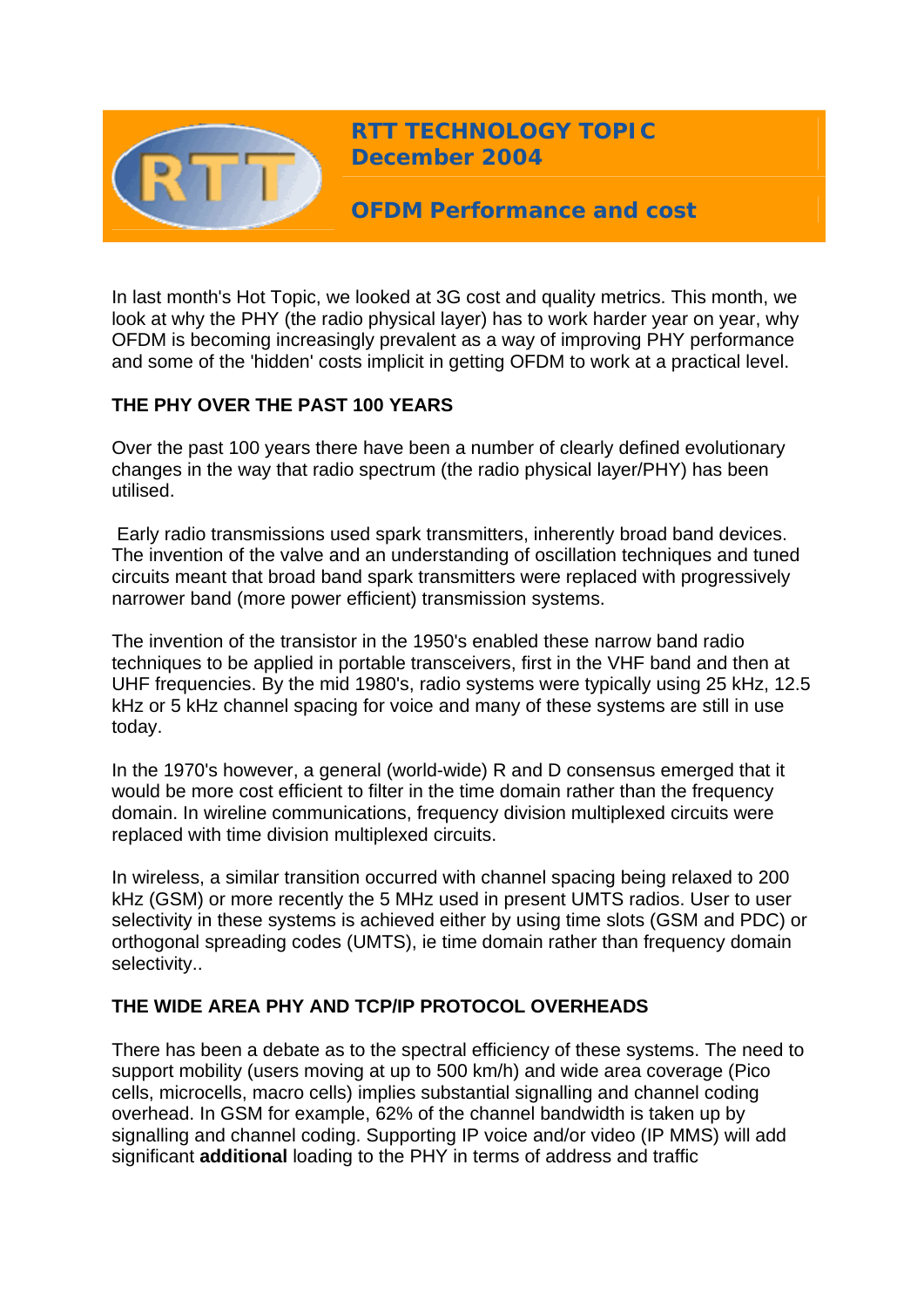shaping/prioritisation overhead.

# **THE WIFI PHY, MAC AND SESSION MANAGEMENT OVERHEADS**

In 802.11 a and g, QoS mechanisms (EDCF/EDCA/HCCA) substantially decrease MAC efficiency over and above higher layer IP address and signalling overhead. Even something as simple as SIP adds 7000 bytes of signalling load every time a session starts. These overheads translate directly into a need to achieve higher more efficient user data throughput.

The higher speeds are needed for new services such as simultaneous voice and video, the improvements in efficiency are needed to help reduce power drain in hand held devices.

CDMA could be used for these higher data rate applications (tens of megabits per second) but the chip rates needed become problematic and tend to introduce jitter.

Adding in an OFDM multiplex helps to slow down the symbol rate. Consider it as an additional step in the signal preparation process. In a sense it marks a U turn in that additional frequency filtering is implied and this implies a (dollar and power budget) cost in terms of TX/RX processor overhead. These costs are reasonably easy to quantify. The harder part is quantifying the 'hidden costs' incurred in making the OFDM multiplex work **well** in the poor signal to noise environment typically present in mobile communications.

# **OFDM AND PHY PERFORMANCE**

In OFDM, a wide band channel is sub divided into a number of narrow band frequency sub carriers. The purpose of the OFDM FFT is to get the symbol rate down and increase the symbol length so that it remains resilient to multipath interference.

# **WIFI AS AN EXAMPLE**

WiFi is an example. In 802.11 a and g, 17 MHz of occupied bandwidth is sub divided into fifty four 312.5 kHz channels. A 54 Mbps OFDM 802.11 a or g channel has a symbol length of 4 microseconds of which .8 microseconds is used as a guard period and 3.2 microseconds for data. As a comparison, a single carrier (non-OFDM) channel would have a symbol duration of 50 nanoseconds. Given that radio waves take .33 microseconds to travel 100 metres, it can be seen that a single carrier channel will be subject to intersymbol interference (ISI). An OFDM sub carrier will be (relatively) immune to ISI.

# **DAB/DMB/DVB AS AN EXAMPLE**

DAB/DMB is another example of OFDM being used to reduce the symbol rate. Here the requirement is different in that the distance from the transmitter to the receiver can be 10, 50 or even 100 kilometres or more rather than the 100 metres typical of a WiFi wireless LAN. This requires a longer quard interval to accommodate the longer delay spread on the channel. A longer guard interval requires a more complex FFT, for example 1.536 MHz channels divided into 1536 sub carriers produce a guard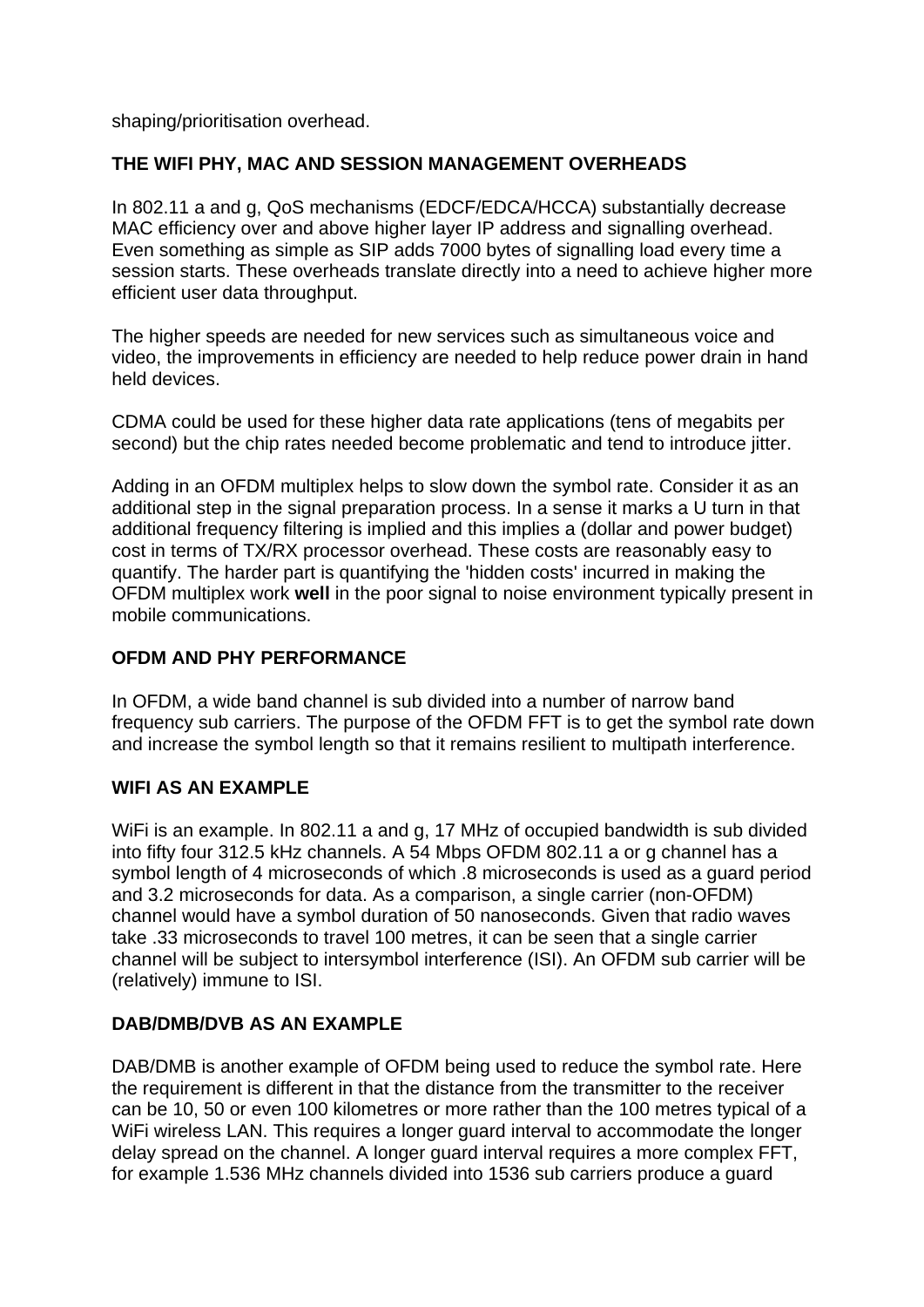interval of .246 milliseconds compared to the .8 microseconds in 802.11 g and a.

DVB is another example with similar delay spread characteristics on the channel - an 8 MHz channel is subdivided into 8000 sub carriers (the so called 8K multiplex) giving a symbol time of 1 millisecond, a guard interval of 250 microseconds and a carrier distance of 1 kHz.

### **THE COST OF OFDM**

However, although OFDM does great things at symbol level, it does introduce a number of performance and test and measurement challenges.

The signal has significant peak to average amplitude which needs to be captured and expressed statistically, the impact of clipping on signal integrity and burst errors has to be measured and analysed, the relatively closely spaced carriers (312.5 kHz in WiFi OFDM, 1 kHz in DVB) amplify the effects of non linearity and VCO instability. transmitter modulation accuracy is compromised by constellation error, centre frequency leakage and a lack of spectral flatness. Higher user data rates are achieved by using higher-level modulation techniques (64 level QAM for example) ie the high data rates are supported by a combination of OFDM techniques and higher level modulation. This in turn places stringent demands on modulation accuracy and demodulator performance. Designing a DAB or DVB broadcast transmitter to meet these requirements is reasonably straightforward (given that there are relatively large amounts of DC power available) but doing something similar in a handset (even at low RF transmit power) is rather more demanding.

#### **OFDM PERFORMANCE IMPAIRMENTS**

Typical impairments include time domain impairments (signal timing problems caused by transmit rise times) and time, frequency, amplitude and phase inaccuracies caused by non-linear PA's, VCO instability and/or carrier instability. Problems with modulation quality either show up as an error vector at sub carrier level or at symbol level and are typically caused by PA non linearity, signal clipping, signal filtering or just simple straight forward phase noise.

Impairments and inaccuracies, including timing errors in the modulator and subsequent distortions introduced by amplification and filtering translate into error vectors. Error vectors translate into bit error rates and burst errors at the physical layer, which translate into frame errors at the MAC layer and packet loss at the transport layer which in turn absorb network bandwidth and radio bandwidth and power.

# **OFDM and UWB**

OFDM is a 'favoured option' for handling bit rates from a few tens of megabits up to at present just over 100 Mbps (the various turbocharged versions of 802.11 b and g).

The higher throughput rates are achieved by the combination of OFDM and higher level modulation but this makes the radio system inherently sensitive to a poor radio channel which makes it difficult to achieve anything remotely approaching the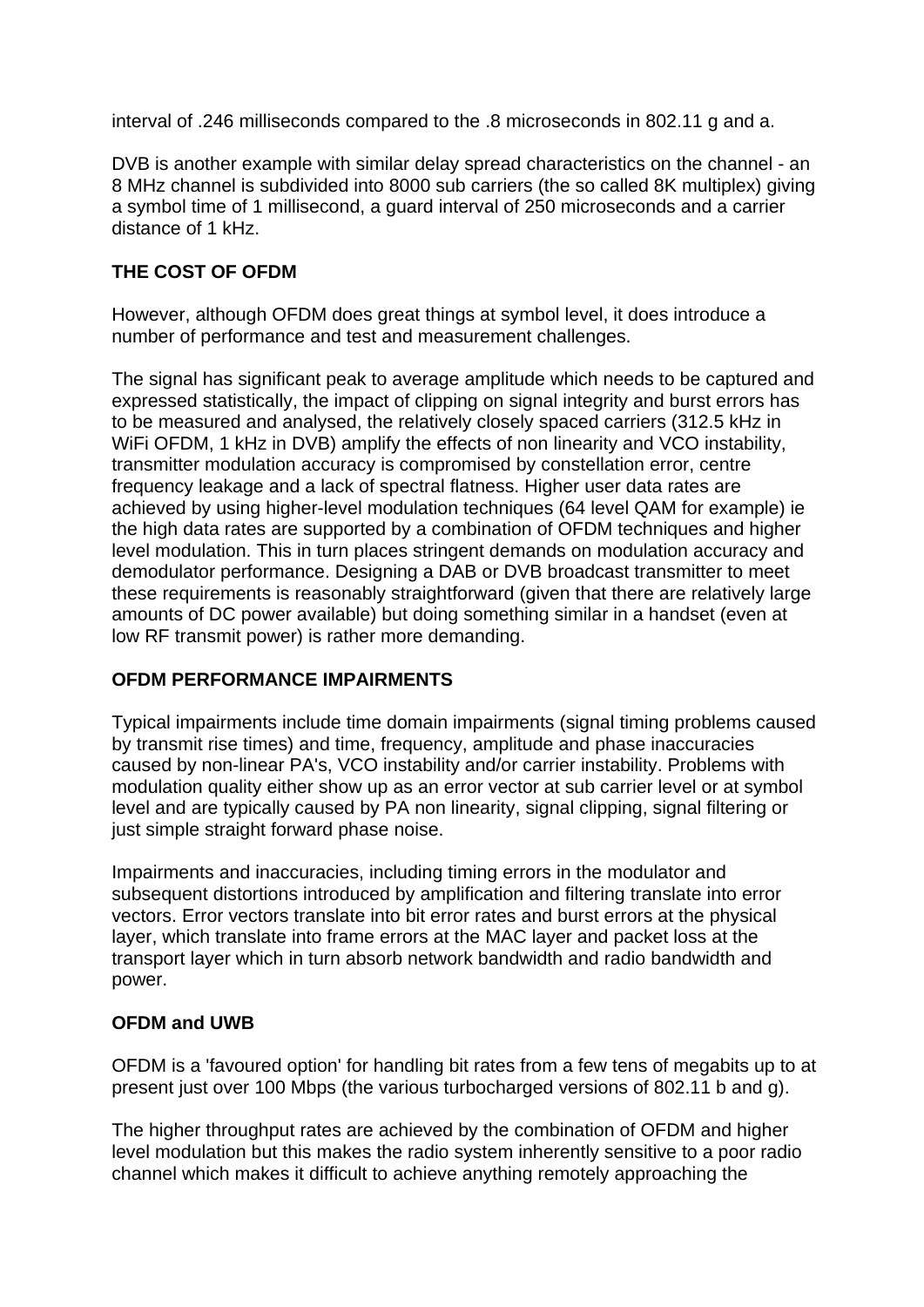headline data rates in anything other than near perfect channel conditions.

At which point we start to look at Ultra Wideband techniques. In our September Hot Topic (BLUWB) we pointed out that as CMOS geometries have decreased, it has become practical to build low cost pulse train generators and detectors with the bandwidth dictated by the rise time of the IC process. Thus today it is feasible to produce nanosecond length pulses (occupying one GHz of instantaneous bandwidth). There is no modulation as such as effectively the transmission is a burst of noise. This is the basis of the Motorola/Freescale DS UWB chip set - a combination of direct sequence coding and (simple) pulse modulation.

TI and Intel have however promoted an alternative 'multi-band' option, based on an OFDM multiplex with a 528 MHz lower band and 528 MHz upper band split into multiple OFDM sub carriers.

Although the Freescale approach has many benefits,(low cost, good power efficiency and the ability to scale to higher bit rates as rise times reduce eg 800 Mbps and above), the MultiBand option is presently being persuasively promoted on the basis of having a tighter spectral mask.

OFDM is therefore presently deployed in WiFi, DAB, DMB, DVB and proposed for UWB radio systems. It is also used for digital AM broadcasting in the sub 30 MHz bands (with 4.5 to 20 kHz channel spacing) and is a strong contender for fourth generation cellular systems. Note that these systems are sometimes described as COFDM -coded OFDM, to indicate that the system has coding added to correct for residual ISI errors caused by overlapping sub-carriers.

It has to be said however that all of these OFDM systems tend to promise rather more than they actually deliver. DVB is a present example in that receive sensitivity is really not as good as it could or should be, and why the headline data rates printed on the packaging of an 802.11 g access point bear little or no relation to the real life throughputs likely to be achieved.

#### **SUMMARY.**

OFDM transceiver design is relatively complex and involves relatively expensive test and development programmes, and presently expensive conformance, performance and manufacturing tests. Applications such as WiFi voice and WiFI video place significant additional demands on PHY performance in terms of RX sensitivity and TX efficiency and are hard to realise in present implementations. (The MAC and IP overheads hit the Eb/No link budget just where it hurts).

The DS UWB system promoted by Motorola/Freescale is persuasive in that it achieves high data rates by using short pulse durations rather than a complex FFT and/or high order modulation techniques. This means the PHY can be realised at low cost and with relatively simple test procedures. Concerns (real or imaginary) are however being expressed as to the impact of the DS-UWB PHY on proximate radio systems, with the multiband OFDM proposal presently gaining ground on the basis of